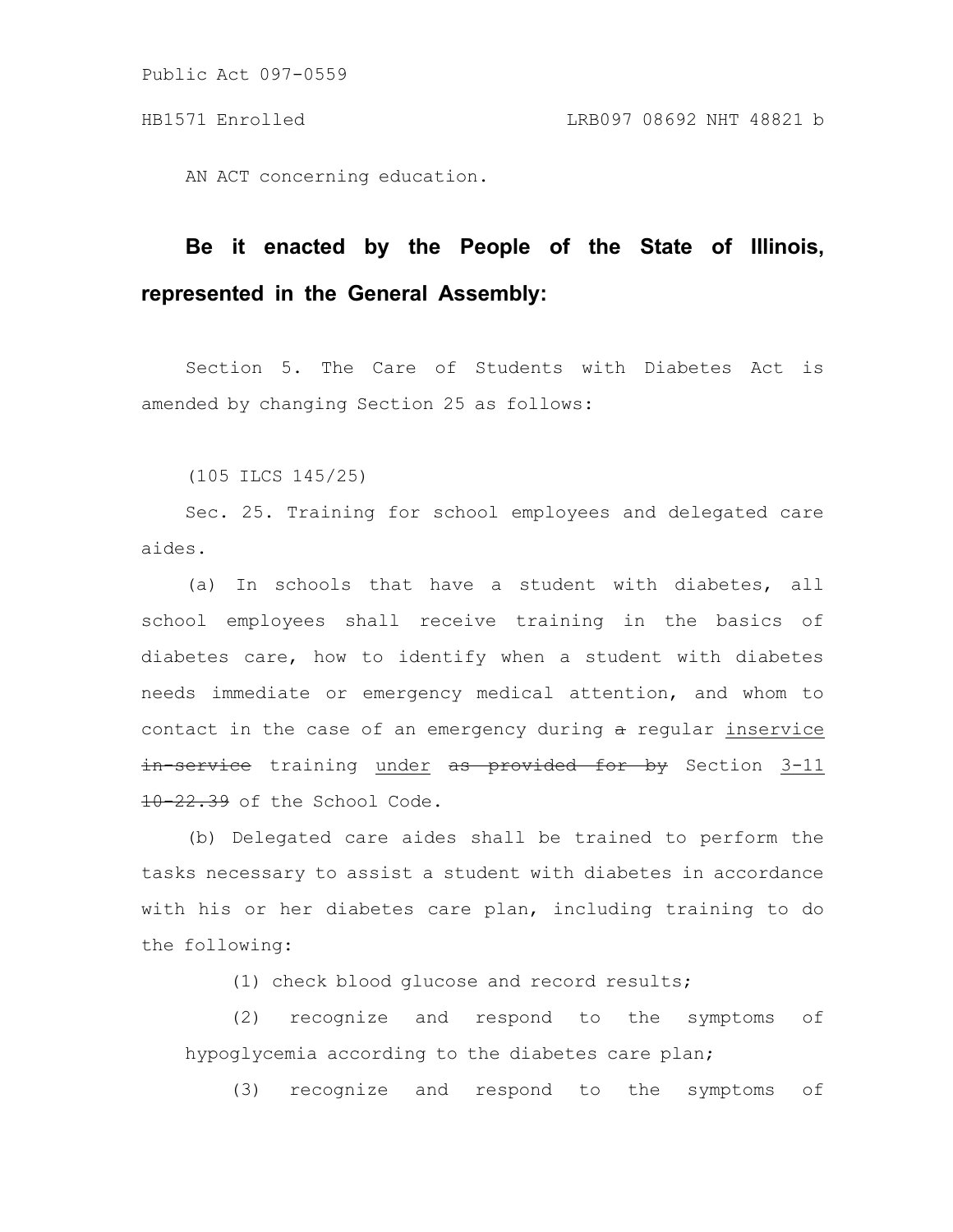## HB1571 Enrolled LRB097 08692 NHT 48821 b

hyperglycemia according to the diabetes care plan;

(4) estimate the number of carbohydrates in a snack or lunch;

(5) administer insulin according to the student's diabetes care plan and keep a record of the amount administered; and

(6) respond in an emergency, including how to administer glucagon and call 911.

(c) The school district shall coordinate staff training.

(d) Initial training of a delegated care aide shall be provided by a licensed healthcare provider with expertise in diabetes or a certified diabetic educator and individualized by a student's parent or guardian. Training must be consistent with the guidelines provided by the U.S. Department of Health and Human Services in the guide for school personnel entitled "Helping the Student with Diabetes Succeed". The training shall be updated when the diabetes care plan is changed and at least annually.

(e) School nurses, where available, or health care providers may provide technical assistance or consultation or both to delegated care aides.

(f) An information sheet shall be provided to any school employee who transports a student for school-sponsored activities. It shall identify the student with diabetes, identify potential emergencies that may occur as a result of the student's diabetes and the appropriate responses to such